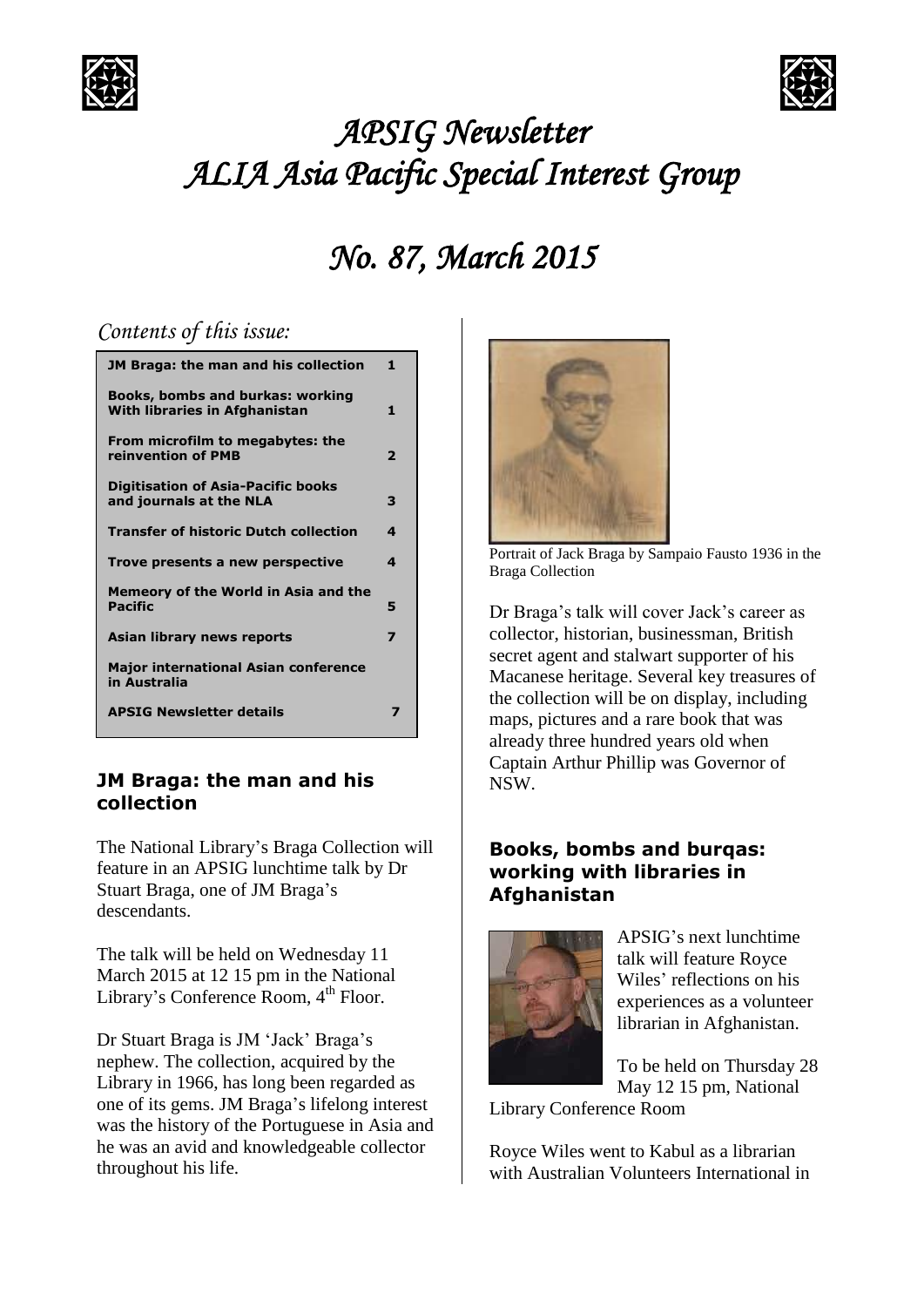late-2003, intending to stay one year, he ended up staying for nine.



Bookshop, Kabul

This illustrated talk will be an overview of that period and will draw out thematic elements concerning the role of libraries and information management in nation-building and in related development work.

There will also be a book display from the National Library's collections on Afghanistan.

### **From microfilm to megabytes: the reinvention of PMB**

A lively celebration to launch the new digital Pacific Manuscripts Bureau was held on 20 November last year at the ANU, Canberra when music, thanks, demonstrations and dance, plus food and drink, united those marking this momentous event.



Two pioneers: Dr Neil Gunson, distinguished Pacific historian and Ewan Maidment, foundation PMB archivist

So why re-invent the Pacific Manuscripts Bureau in a digital environment? Kylie Moloney, Executive Officer PMB, takes up the story:

The aim of the Pacific Manuscripts Bureau is to preserve and improve access to the documentary heritage of the Pacific Islands. The Bureau was established in 1968 as part of the Research School of Asia and the Pacific at the Australian National University. The Bureau is a non-profit organisation sponsored by an international consortium of ten libraries specialising in Pacific Island research.

For over 40 years the Bureau has used its trusty Hirakawa microfilm camera to make preservation quality copies of historical documents in the Pacific Islands. Between 1968 and 2012, the Bureau copied a total of 838 separate record groups or titles, amounting to around 4,000 reels of microfilm.



Kylie Moloney with David Fricker, Director General, National Archives of Australia

In a fast moving digital information environment, it became apparent that, unless the Bureau was innovative and started working with digital formats, there was a risk that its great collections would be lost to new audiences and the important role that it could play, would be diminished.

As well, an important reason to act was to provide fast access via the Internet for Pacific Islanders and for the rights holders. Although microfilm is a solid preservation medium, it is not so easy to access.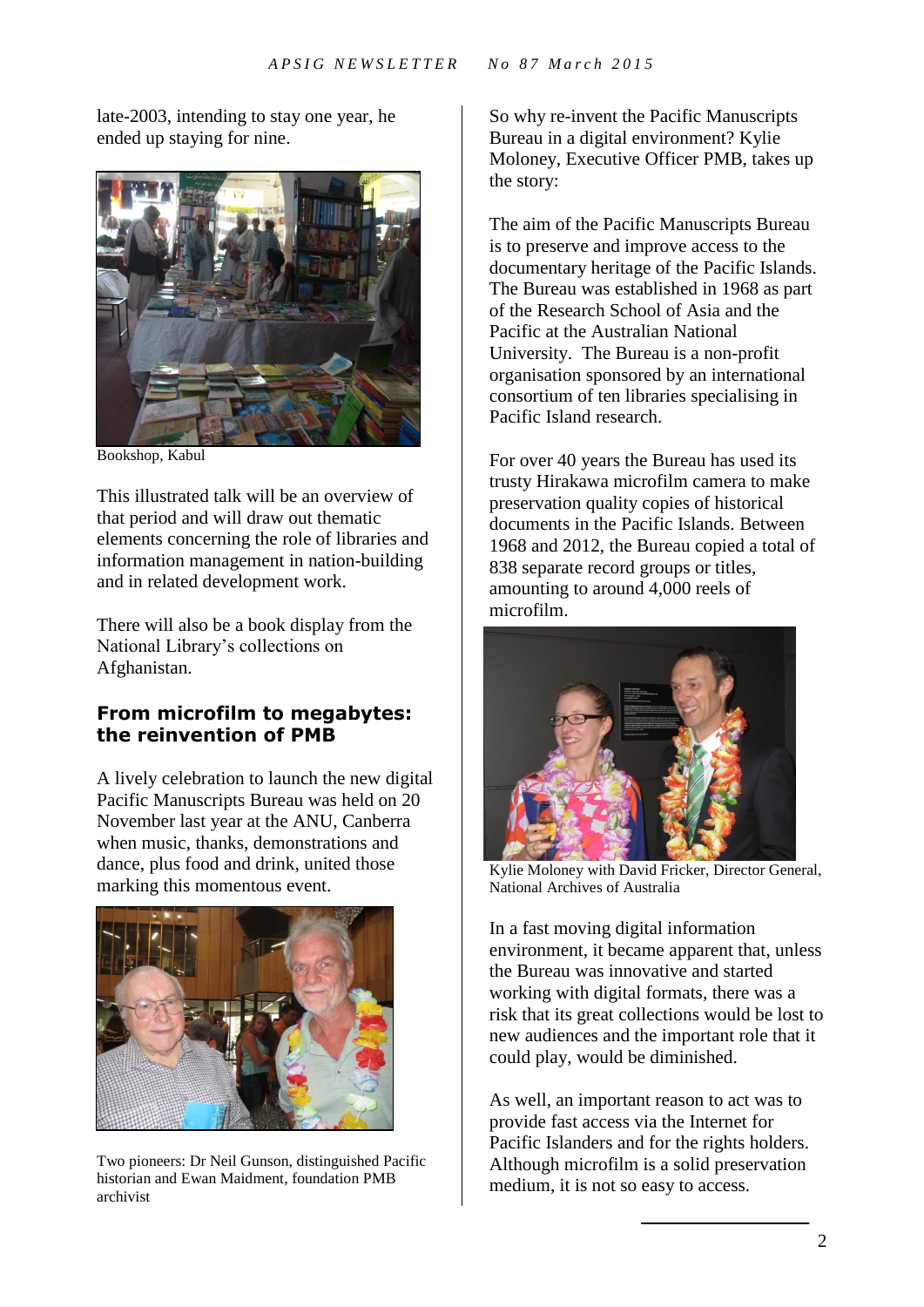Significantly, there has been a rapid uptake of online and mobile platforms not only in Australia and New Zealand, but also in the Pacific Islands. For the Bureau, digital archives offer a balance between access and rights management, with secure delivery to member libraries. Being digital, enables it to deliver its mandate whilst having controls in place to respect the role of the rights holders. The Bureau's digital collections are stored on servers in the College of Asia and Pacific and ANU Central IT in electronic form. Another copy of the preservation quality digital files is also held at the Alexander Turnbull Library in Wellington, New Zealand.

We decided to use ICA-AtoM, open-source software developed by the International Council of Archives. A local software developer, Mark Triggs worked with us to configure and design AtoM in a way that was useful for the Bureau. We have now organized the migration of old PMB catalogue to new ICA-AtoM catalogue

Apart from my time, the cost of the Bureau "going digital" cost around \$15,000. This is a very small amount compared to what might have been spent! I am hoping to promote to archives in the Islands that high quality digital preservation copying projects don't need to be expensive.

We are happy that we are now repatriating digital copies of the archives back to the owners of the collections in the Pacific Islands via the simple process of a USB stick. This is usually in the form of a simple listing with linked PDFs to the digitised archival documents

We will provide member libraries with MARC records that have been exported from ICA-AtoM. Member libraries can import these directly into their catalogue and provide access to clients. Individuals can also find PMB records directly through Google search. Recently, a Vanuatu man joyfully emailed me as he'd found his

grandfather's papers using the new digital catalogue.

Access to the catalogue is at : [http://asiapacific.anu.edu.au/pambu/catalogu](http://asiapacific.anu.edu.au/pambu/catalogue/) [e/](http://asiapacific.anu.edu.au/pambu/catalogue/)

As an example, a search on "Solomon Islands" generates 727 entries. There are entries for materials as diverse as newspapers, archives, local associations and photographs.

Particular thanks to Ewan Maidment, the former Executive Officer and to Maxim Korolev who has advised on digital camera equipment, standards and techniques. Julie Whiting from the National Library of Australia provided detailed feedback on the new catalogue and the testing for the MARC export and discoverability for member library catalogues. Also, to the current Chair of the Bureau, De Paul D'Arcy, and long-term Management Committee member, Associate Professor Chris Ballard.

#### More information at :

<http://asiapacific.anu.edu.au/pambu/>

(Edited version of a presentation made at the official launch in November).

### **Digitisation of Asia-Pacific books and journals by the National Library of Australia**



The National Library of Australia has been digitising out-of-copyright Australian newspapers, books, pictures, sheet music, and maps for several years.

The NLA has now also started to digitise some Asia/Pacific books and journals and make them freely available online.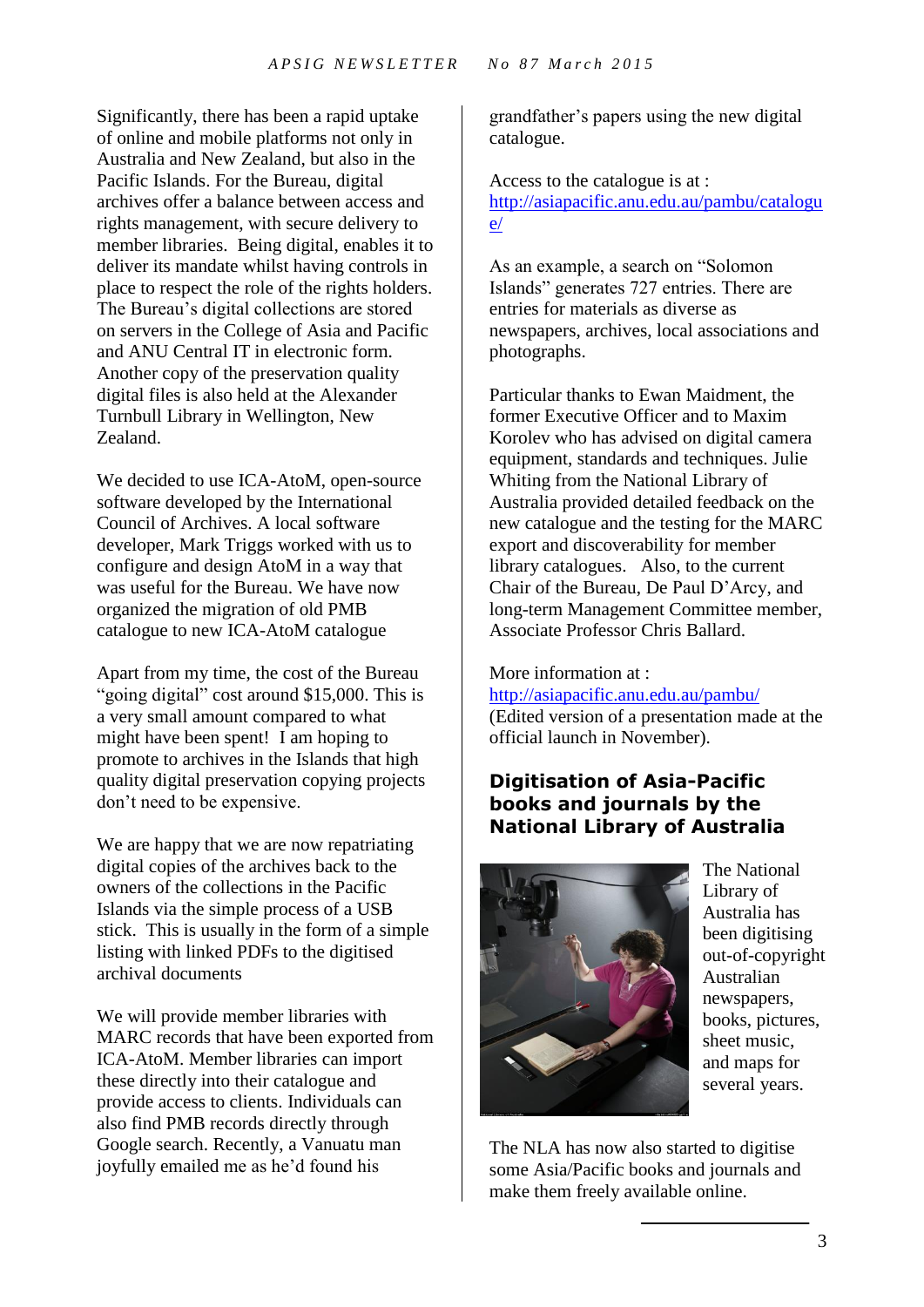We are selecting Asia/Pacific titles that haven't already been digitised by another organisation such as the Internet Archive or Hathi Trust. So the publications tend to be non-mainstream titles that have few or no holdings in other libraries overseas or in Australia. These scarce and more ephemeral titles provide a valuable full-text research resource. The following four titles are available now, and more will be added very soon, including the British New Guinea/Papua New Guinea annual reports of the administrator from 1886 onwards.

*Correspondence of H.M.F.M.'s Consul with the English, French & American consuls, before and after the Ningpo massacre* <http://nla.gov.au/nla.obj-21399612>

*Correspondence relating to the proposed appointment of a Chinese Consul at Hongkong* [http://nla.gov.au/nla.obj-](http://nla.gov.au/nla.obj-22441313)[22441313](http://nla.gov.au/nla.obj-22441313)

*The Chinese in Sumatra a study by K. Sakurai* <http://nla.gov.au/nla.obj-20464246> *Tungking by William Mesny* <http://nla.gov.au/nla.obj-12278301>

(Julie Whiting, Manager, Overseas Collections, NLA)

### **Transfer of historic Dutch collection on Indonesia**

In July 2014, the incomparably rich collection on the Indonesian world, housed at the famous KITLV (also known as the Royal Institute for Linguistics and Anthropology or the Royal Netherlands Institute of Southeast Asian and Caribbean Studies), was transferred to Leiden University Library.

The priceless collection of over a million books and hundreds of thousands of other documents, images, maps and ephemera dates back to 1851. Scholars from around the world have been saddened and disappointed by the closing of the specialist reading room and the cessation of the

professional service provided by the highly qualified and experienced staff.

The collection will now form part of the Special Collections of the Leiden University Libraries (www.library.leiden.edu/specialcollections/) where it is known as the KITLV Heritage Collection. In its new location, the collection is still accessible for study and research via the Library's catalogue. Another valuable collection on Indonesia and the Malay world, that of the former Royal Tropical Institute (KIT), was transferred to Leiden University Library in 2013 and is available as part of the Special Collections under the rubric of Colonial Collection (KIT).

(George Miller)

#### **Trove presents a new perspective on the Chinese in Australia**

Most Australian historians will tell you that there was a 'before Trove' and an 'after Trove'. Being able to search and access digitised copies of hundreds of Australian newspapers, from major city dailies to small country papers, has changed the way they work and the sorts of histories they are able to write.



Nowhere is this more apparent than among those researching the history of one of Australia's oldest migrant communities the Chinese. Over the past 20 years, historians have sought to uncover Chinese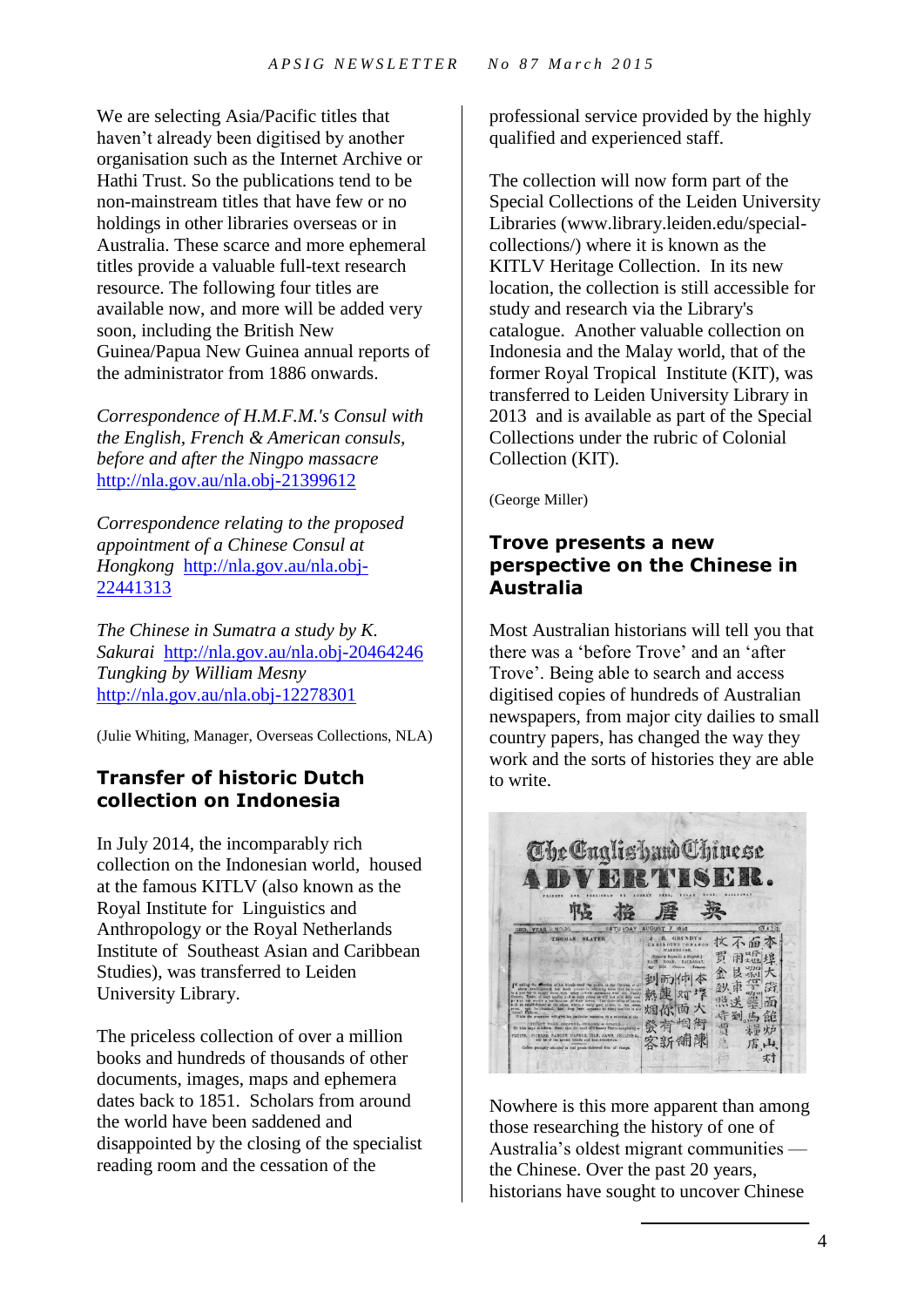voices within the historical record, to allow us to consider the lives of Chinese Australians on their own terms and to better understand their place within the Australian community.

Newspapers are one source that provides an astounding array of information about the individual and collective lives of Chinese people in Australia. The mainstream English-language newspapers, particularly local rural papers, that are available through Trove have facilitated new lines of historical inquiry and provided fresh insights into many aspects of the day-to-day lives of the early Chinese residents of Australia.

Behind the scenes, the NLA's digitisation, IT and Trove teams put in a lot of hard work with vendors and systems to resolve technical and OCR issues with Chinese characters, and are delighted to see the project to come to fruition. To read more see

[https://www.nla.gov.au/blogs/trove/2015/02/](https://www.nla.gov.au/blogs/trove/2015/02/19/early-chinese-newspapers) [19/early-chinese-newspapers](https://www.nla.gov.au/blogs/trove/2015/02/19/early-chinese-newspapers) (Libby Cass, NLA)

#### **Memory of the World in Asia and the Pacific**

UNESCO's Memory of the World program was established in 1992. It complements UNESCO's World Heritage Convention (for places and buildings) and Intangible Heritage Convention (for orally transmitted heritage) by focussing on the global documentary heritage – which is largely in the hands of libraries, archives and museums. It has three objectives:

- To facilitate preservation, by the most appropriate techniques
- To assist universal access
- To increase awareness worldwide of the existence and significance of documentary heritage

The program is operated by a system of international, regional and national Memory of the World Committees.

What is documentary heritage? A document is that which 'documents' or 'records' information by deliberate intent. Documents come in many textual and non-textual formats: paper, palm leaves, stone tablets, digital files, photographs, moving images and recorded sounds. Documents are vulnerable to loss through neglect, accident, war, natural calamities, chemical reactions and technological obsolescence.

Established in 1998, the Memory of the World Committee for Asia Pacific (MOWCAP) comprises the representatives of all autonomous national MOW committees and equivalent bodies within UNESCO's Asia Pacific region - 43 countries, from Mongolia in the north to New Zealand in the south, the "stan" countries, Turkey and Iran in the east to the Pacific island countries in the west. It's a region that covers half the earth's surface, includes the world's most populous and least populist countries, and contains immense cultural, economic and political diversity. At present, around half of these countries have a national MOW committee or equivalent body.

MOWCAP holds a general meeting every two years somewhere within the region (the 2014 meeting was held in Guangzhou, China) and an elected Bureau – chosen every 4 years – manages MOWCAP's work between general meetings. MOWCAP's formal statutes can be read on its website. MOWCAP is a cooperative forum which encourages information exchange, mutual support.

MOWCAP's most visible activity is the Asia Pacific Register of outstanding documentary heritage. Begun in 2008, it currently has 32 inscriptions from all over the region. To be inscribed, a document or collection must be formally nominated and undergo a rigorous assessment against criteria of authenticity, world significance, and measure relating to time, place, people, subject and theme and format. The process is detailed, and begins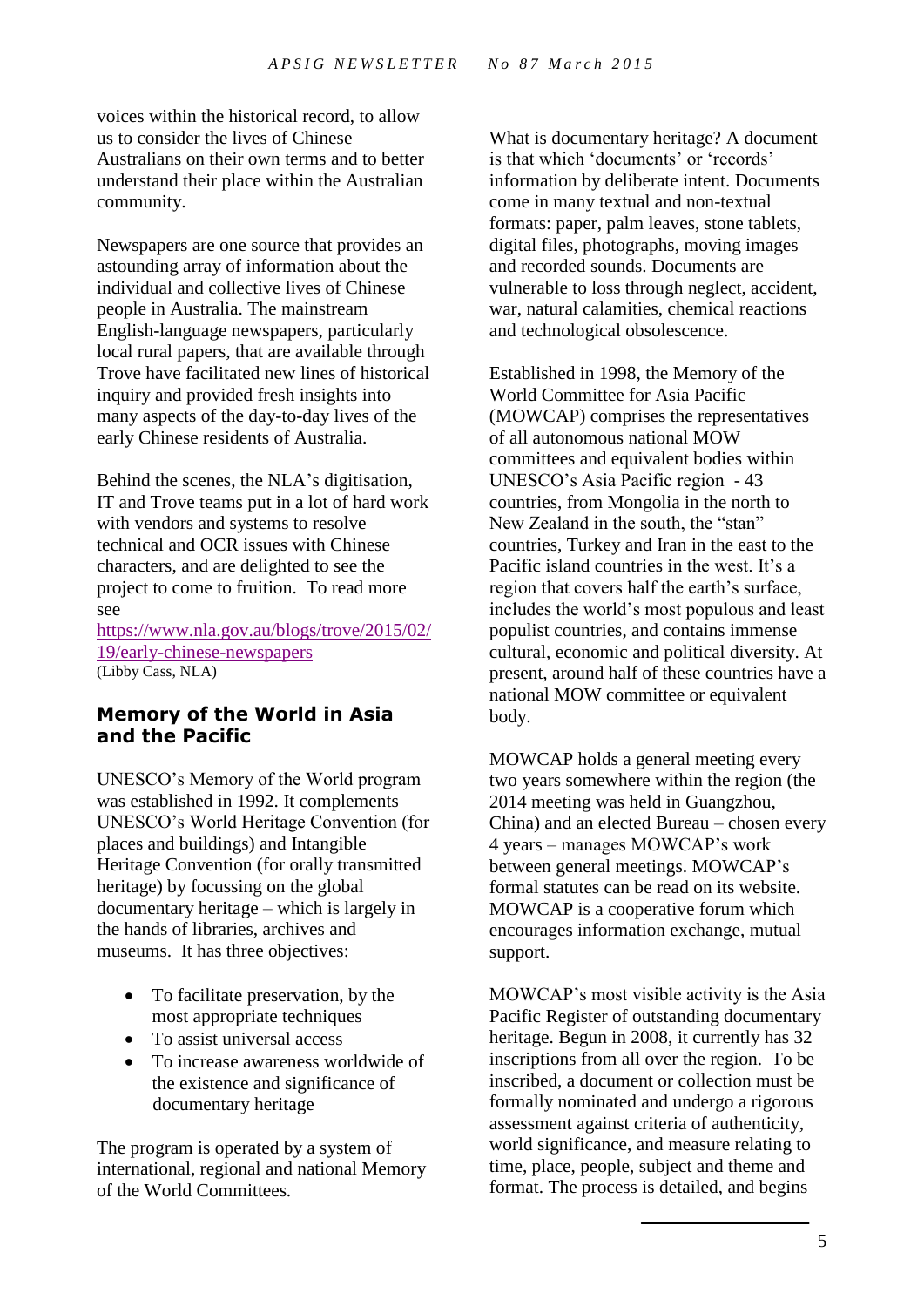with a lengthy nomination form which must be completed by the proposer, but the benefits in terms of prestige, UNESCO recognition, and the possibility of attracting sponsor funding for preservation work make the effort worthwhile. It's fully explained in the Memory of the World Companion, which can be downloaded from the international website at [www.unesco.org/webworld/mdm](http://www.unesco.org/webworld/mdm)

There are periodic international workshops designed to mentor countries not yet visible on a register in developing their first nomination. Past workshops have been held in Korea, Indonesia, Cambodia and Kyrgyzstan, and the next one will be held in China in March 2015. The selected participants are sponsored by the organising country to attend.

The Asia Pacific register can be viewed on the MOWCAP website at

[www.unesco.mowcap.org](http://www.unesco.mowcap.org/) . Also, Asia Pacific inscriptions on the International MOW website can be checked out on the international website, above. How does mutual help work? Here's a couple of examples:

The Jose Maceda collection of ethnographic music, held at the University of the Philippines in Manila, was inscribed on the International MOW Register in 2007. It



comprised some 2000 hours of traditional

music from across South East Asia. It was endangered as the reel-to-reel and cassette tapes on which it was recorded were deteriorating.

Half a world away, the Austrian Phonogrammarchiv had just won the Memory of the World "Jikji" prize of \$30,000 for its innovative preservation work.

It decided to help out a fellow institution by donating the prize money towards the cost of digitising the Maceda collection for preservation.

In turn, the University was able to leverage that gift with other donors to complete the full budget needed to digitise the entire collection and acquire the equipment needed for the task. An agreement between the University and the Phonogrammarchiv provided for Austrian staff to train Philippine technicians who actually carried out the work. The task is now complete and the collection has been saved.



Training session in progress

On a smaller scale, the MOWCAP workshop in Cambodia in 2013 brought forward a first nomination from the Cook Islands: the 1891 proclamation "E Tuatua Akakite" which made the Islands a British Protectorate. The nomination was, in turn, inscribed on the MOWCAP register in May 2014.

The document was in very poor condition and needed urgent conservation treatment not available in the Cook Islands.